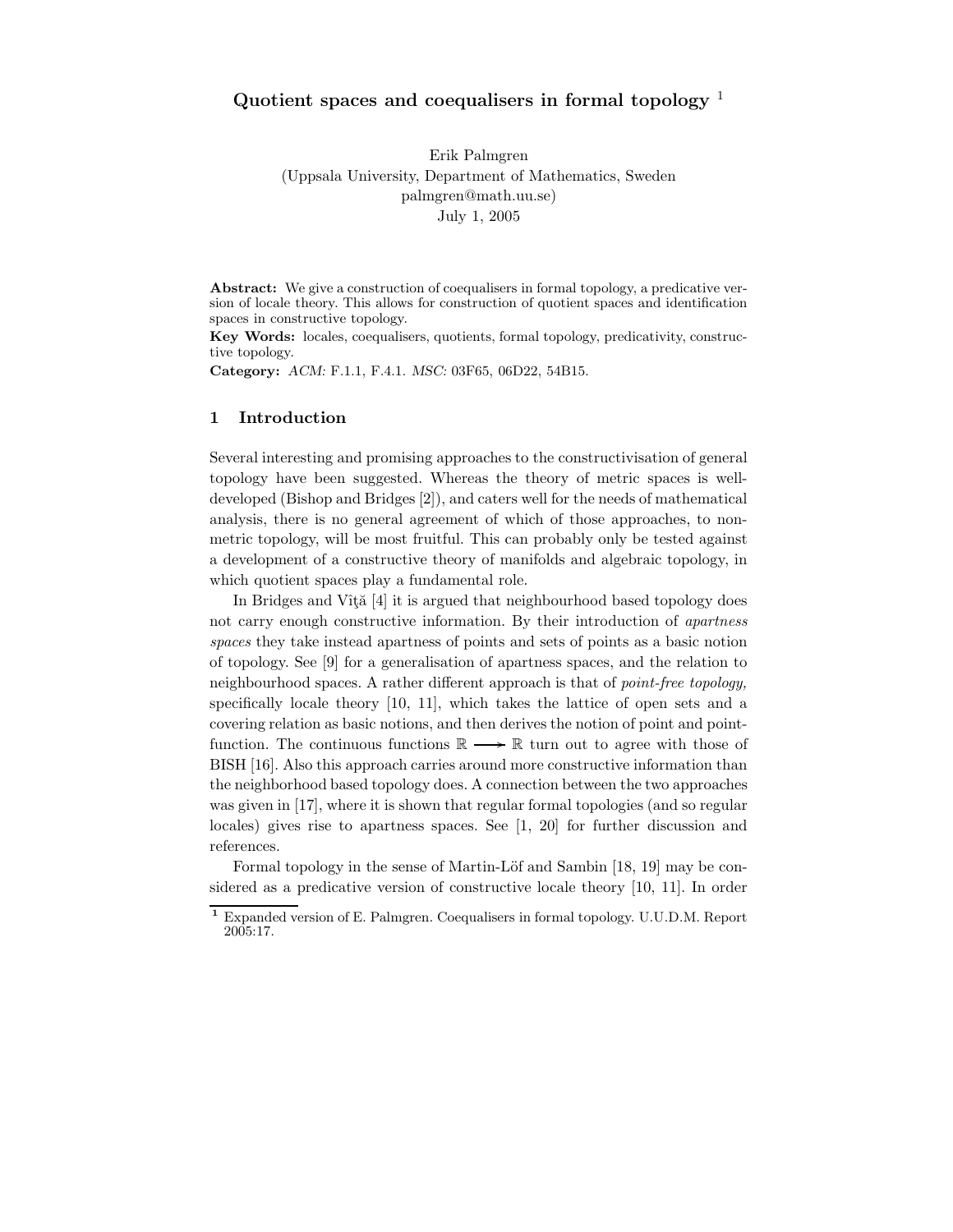for the theory to permit the usual topological constructions, such as quotienting, gluing subspaces and attaching maps, it is enough that the category of formal topologies and continuous mappings has finite limits and finite colimits. See [5, 6, 15] for surveys of earlier results, e.g. the construction of products, coproducts and equalisers. In this paper we provide the missing piece: construction of coequalisers.

In the category of locales the coequaliser of a pair of morphisms can easily be constructed as an equaliser in the dual category of frames (see e.g. [3]). The straightforward translation of this construction into the terms of formal topology is

$$
\{U \in \mathcal{P}(Y) : (\forall a \in X)(a \triangleleft F^{-1}U \Longleftrightarrow a \triangleleft G^{-1}U)\},\
$$

for a pair of continuous mappings  $F, G: X \longrightarrow Y$  between formal topologies. From a predicative point of view the problem with this construction is the use of the full power set  $\mathcal{P}(Y)$ . We show that it can be replaced by a restricted set of subsets, which may indeed be constructed in, e.g., Martin-Löf type theory [12, 14].

Together with known predicative constructions of products [5] and coproducts, and equalisers [15] the above result gives that the set-presented formal topologies form a small complete and small co-complete category, just as the classical topological spaces. This indicates that the category should be adequate for constructing many of the spaces studied by methods of algebraic topology; see Section 5.

Already in the setting of neighbourhood spaces (and thus with points) surprisingly difficult predicativity problems appear when constructing quotient spaces or coequalisers [8].

# 2 The category of set-presented formal topologies

Following Bishop and Bridges [2], and category-theoretic practise, a subset  $A =$  $(\iota, I)$  of a given set X is an injective function  $\iota: I \longrightarrow X$ . An element x of X is a member of the subset A, if  $x = \iota(a)$  for some  $a \in A$ . Note that this a is necessarily unique. We then write  $x \in X$  A. Two subsets A and B of X are equal if

$$
x \in_X A \Longleftrightarrow x \in_X B.
$$

From this membership definition arises easily notions of inclusion and the usual set-theoretical operations.

For any family U of types  $T(t)$   $(t:U)$  there is a notion of U-set, which is a set A which is isomorphic to a set of the form  $(T(t), =e)$  where the equivalence is

$$
x =_e y \Longleftrightarrow T(e(x, y))
$$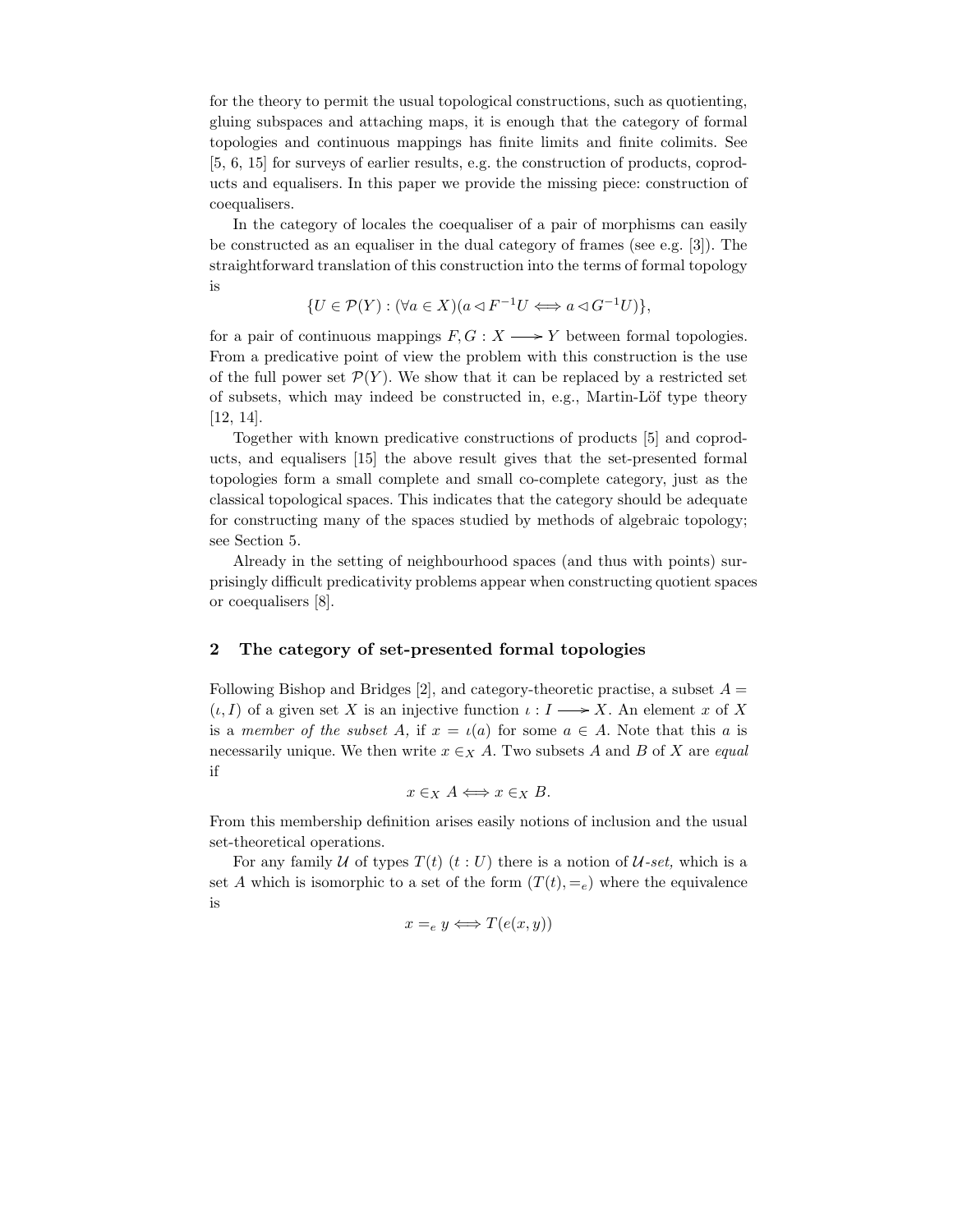and  $e: T(t) \times T(t) \longrightarrow U$ . For any set X there is then a notion of restricted power set  $\mathcal{R}_U(X)$ . This is a set consisting of subsets  $A = (I, \iota)$  of X where I is a  $U$ -set. Such subsets are called  $U$ -subsets. Two such are identified if they are equal as subsets. Unless the family of types have certain closure properties it will not be possible to perform the usual set operations on the restricted power set. We return to the question of what these properties might be later.

A set X is a projective set or a choice-set if the axiom of choice is valid on X. The latter means that for any set Y and for any relation R between X and Y if

$$
(\forall x \in X)(\exists y \in Y)R(x, y)
$$

then there is a function  $f : X \longrightarrow Y$  so that

$$
(\forall x \in X) R(x, f(x)).
$$

As any type in Martin-Löf type theory can be equipped with an equality relation (given by an Id-type) so that it becomes a projective set  $\underline{X}$ , the above choice principle is sometimes referred to as type-theoretic choice. The principle is frequently used in Bishop-style constructivism. We thus assume that for every set X there is a projective set  $\underline{X}$  and a surjective function  $p_X : \underline{X} \longrightarrow X$ . Then we get the following choice principle which is sometimes useful

$$
(\forall x \in X)(\exists y \in Y)R(x, y) \Longrightarrow (\exists f: \underline{X} \longrightarrow Y)(\forall x \in \underline{X})R(p_X(x), f(x)). \tag{1}
$$

There is a dependent version of this principle as well

$$
(\forall x \in X)(\exists y \in Y_x)R(x, y) \Longrightarrow \left(\exists f \in \prod_{u \in \underline{X}} Y_{p_X(u)}\right)(\forall u \in \underline{X})R(p_X(u), f(u)).
$$
\n
$$
(2)
$$

**Definition 1** Let S be a set, and let  $\triangleleft$  be a relation between elements of S and subsets of S, i.e.  $\triangleleft \subseteq S \times \mathcal{P}(S)$ . Extend  $\triangleleft$  to a relation between subsets by letting  $U \triangleleft V$  if and only if  $a \triangleleft V$  for all  $a \in U$ . For a preorder  $(X, \leq)$  and a subset  $U \subseteq X$ , the *downwards closure*  $U_{\leq}$  consists of those  $x \in X$  such that  $x \leq y$  for some  $y \in U$ . Write  $a \leq x \leq y$  When the preorder is obvious from the context we write  $U \wedge V$  for  $U \leq \bigcap V \leq X$ . A further abbreviation is  $a \wedge b$  for  $\{a\} \wedge \{b\}.$ 

**Definition 2** A formal topology S is a pre-ordered set  $S = (S, \leq)$  (of so-called basic neighbourhoods) together with a relation  $\varphi \subseteq S \times \mathcal{P}(S)$ , the covering relation, satisfying the four conditions

(R)  $a \in U$  implies  $a \triangleleft U$ , (L)  $a \triangleleft U$ ,  $a \triangleleft V$  implies  $a \triangleleft U \wedge V$ , (T)  $a \triangleleft U$ ,  $U \triangleleft V$  implies  $a \triangleleft V$ , (E)  $a \leq b$  implies  $a \triangleleft \{b\}$ .

The topology is *set-presented* if there is a family of subsets  $C(a, i)$  of S, where  $i \in I(a)$  and  $a \in S$  such that

$$
a \triangleleft U \Longleftrightarrow (\exists i \in I(a)) \, C(a, i) \subseteq U.
$$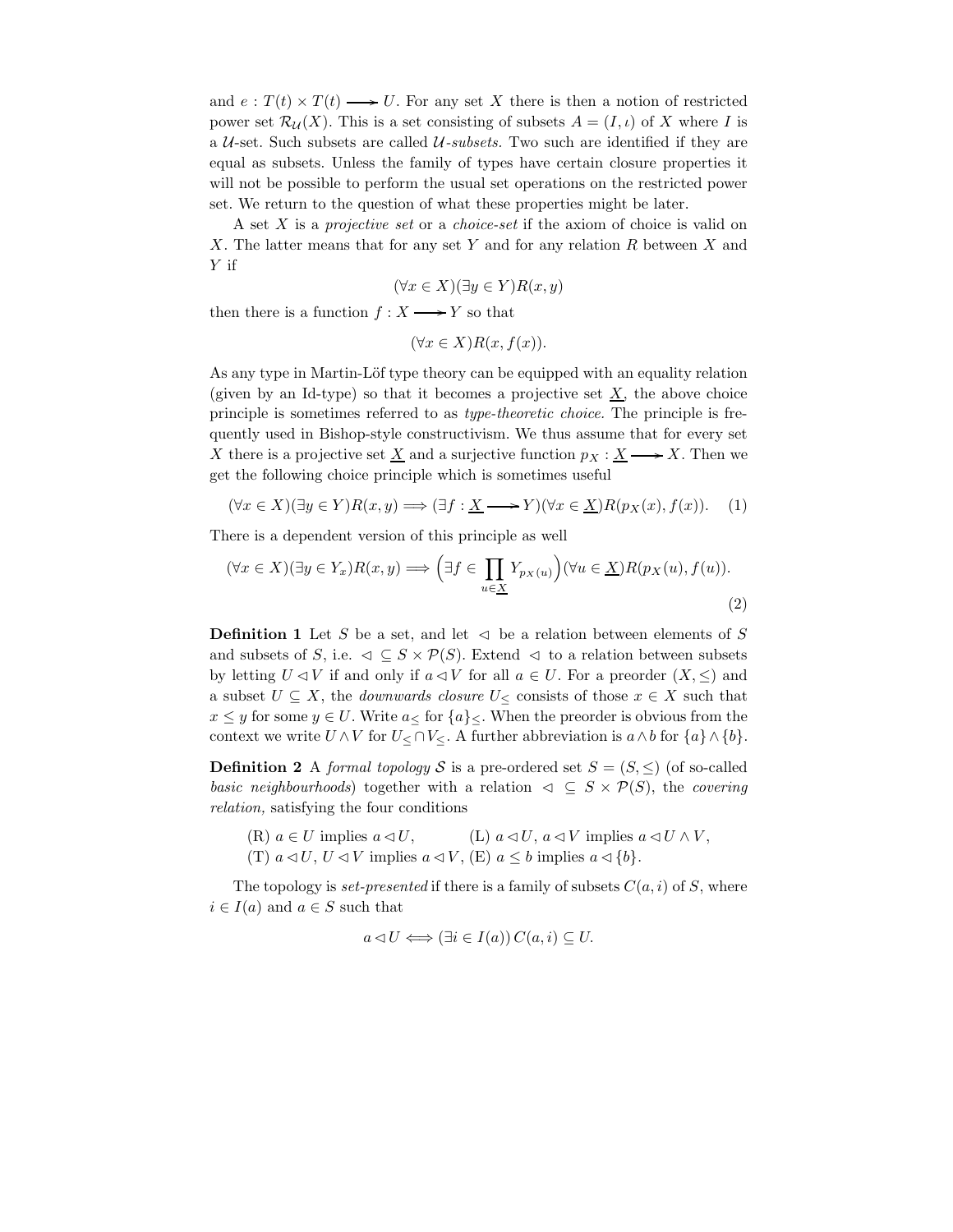Equivalently, we may express this as: there is a family  $C(w)$   $(w \in I)$  of subsets of S and a function  $c: I \longrightarrow S$  so that

$$
a \triangleleft U \Longleftrightarrow (\exists w \in I) c(w) = a \& C(w) \subseteq U.
$$
\n(3)

A continuous mapping between formal topologies is a certain relation between their basic neighbourhoods. To define the concept we introduce some notation. For a relation  $R \subseteq S \times T$  the *inverse image of*  $V \subseteq T$  *under the relation* R is, as usual,

$$
R^{-1}[V] =_{\text{def}} \{ a \in S : (\exists b \in V) \ a \ R \ b\}
$$

Notice that, in general,  $R^{-1}[U] \subseteq R^{-1}[V]$  whenever  $U \subseteq V$ , and

$$
R^{-1}[\cup_{i \in I} U_i] = \cup_{i \in I} R^{-1}[U_i]. \tag{4}
$$

The relation R is naturally extended to subsets as follows. For  $U \subseteq S$ , let U R b mean  $(\forall u \in U) uRb$ , and for  $V \subseteq T$ , we let  $a R V$  mean  $a \triangleleft R^{-1}[V]$ .

**Definition 3** Let  $S = (S, \leq, \leq)$  and  $\mathcal{T} = (T, \leq', \leq')$  be formal topologies. A relation  $R \subseteq S \times T$  is a continuous mapping, or continuous morphism, from S to T (and we write  $R : S \longrightarrow T$ ) if

- (A1)  $a R b$ ,  $b \triangleleft ' V$  implies  $a R V$ ,
- $(A2)$   $a \triangleleft U$ ,  $U R b$ , implies  $a R b$ ,
- (A3)  $a RT$ , for all  $a \in S$ ,
- (A4)  $a R V$ ,  $a R W$  implies  $a R (V_{\leq'} \cap W_{\leq'})$ .

Remark. Note that by  $b \triangleleft' \{b\}$ , (A1) and (A2)

$$
\{a\} R b \Longleftrightarrow a R b \Longleftrightarrow a \triangleleft R^{-1} \{b\} \Longleftrightarrow a R \{b\}.
$$

Moreover  $(A_4)$  may be replaced by the condition

 $(A4')$  a R b, a R c  $\Longrightarrow$  a R  $(b<sub>′</sub> \cap c<sub>′</sub>)$ .

The next properties are useful for checking closure under composition. Denote by  $\hat{U} = \{a : a \triangleleft U\}$  — the saturation of U in the topology.

**Proposition 1** Let  $R : S \longrightarrow T$  be a continuous mapping. Then:

- (i)  $U \triangleleft V$  implies  $R^{-1}[U] \triangleleft R^{-1}[V]$ ,
- (ii)  $b \, R \, U \, \text{ iff } b \, R \, \tilde{U},$
- $(iii)$   $R^{-1}[U]$ <sup>~</sup> =  $R^{-1}[\tilde{U}]$ <sup>≈</sup>. □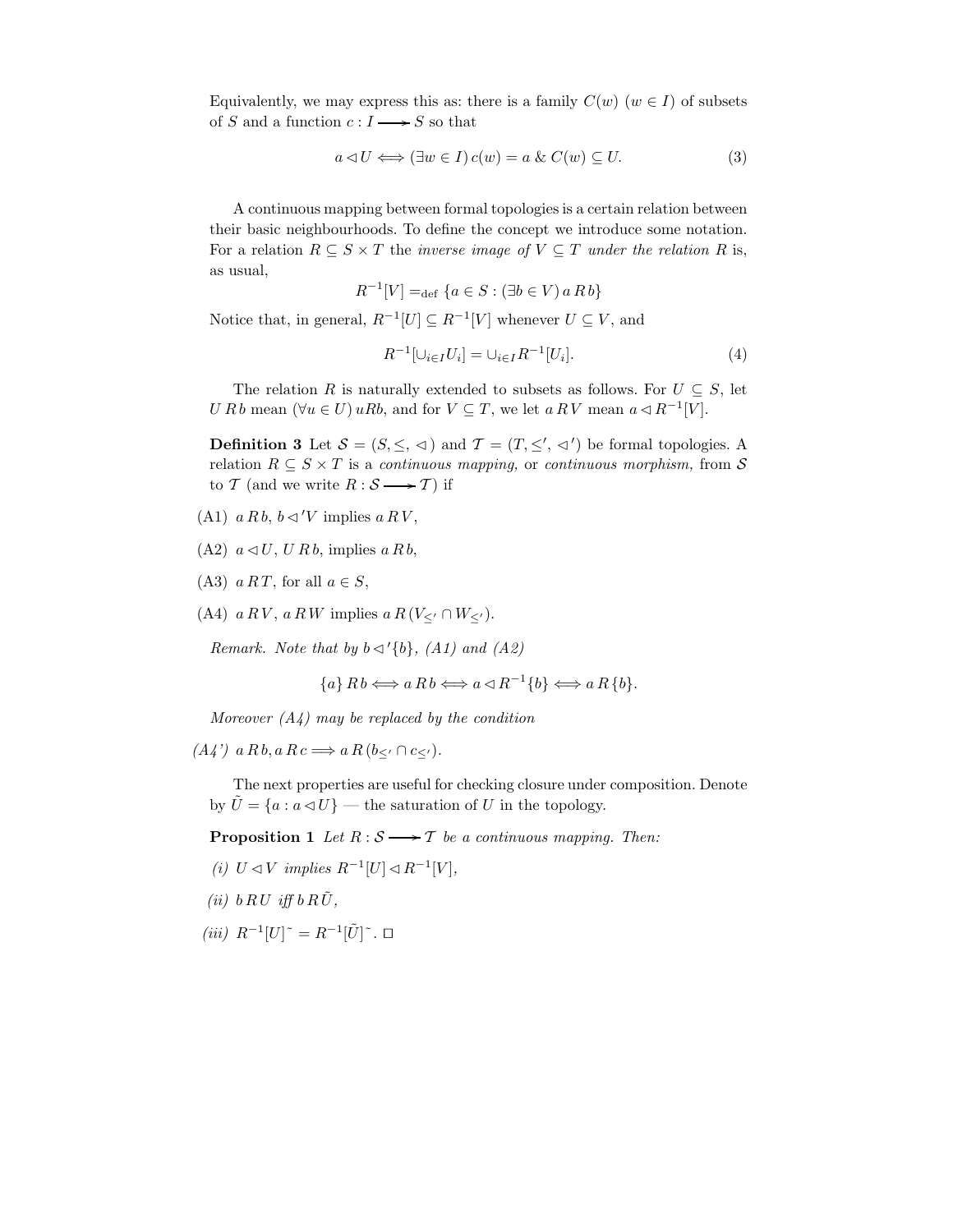Let  $\textbf{FTop}_s$  be the following category of set-presented formal topologies and continuous mappings. For a formal topology  $S = (S, \leq, \leq)$  we define a continuous mapping  $I : \mathcal{S} \longrightarrow \mathcal{S}$  (the identity) by

$$
aIb \Longleftrightarrow a \triangleleft \{b\}.
$$

For continuous mappings,  $R_1 : S_1 \longrightarrow S_2$  and  $R_2 : S_2 \longrightarrow S_3$ , between formal spaces, define the composition

$$
a(R_2 \circ R_1)b \Longleftrightarrow a \triangleleft R_1^{-1}[R_2^{-1}{b}].
$$

This is a continuous mapping  $(R_2 \circ R_1) : S_1 \longrightarrow S_3$ .

## 3 Construction of coequalisers

Let F and G be continuous mappings  $\mathcal{X} \longrightarrow \mathcal{Y}$  in  $\textbf{FTop}_s$ . A set  $\mathcal{R}(Y)$  of subsets of Y is said to be *adequate for* F and G if  $(H1) - (H3)$  below are satisfied.

- (H1)  $Y \in \mathcal{R}(Y)$ .
- (H2)  $U, V \in \mathcal{R}(Y)$  implies  $U \wedge V \in \mathcal{R}(Y)$ . Here  $\wedge$  is taken with respect to the preorder of Y.
- (H3) For any subset U of Y with  $b \in U$  such that U satisfies the equivalence

$$
(\forall a \in X)(a \triangleleft_{\mathcal{X}} F^{-1}U \Longleftrightarrow a \triangleleft_{\mathcal{X}} G^{-1}U)
$$

there is already some  $V \in \mathcal{R}(Y)$  with  $b \in V \subseteq U$  satisfying the equivalence.

**Lemma 1.** Let  $F, G: \mathcal{X} \longrightarrow \mathcal{Y}$  be a pair of continuous morphisms in  $\mathbf{FTop}_{s}.$  If  $\mathcal{R}(Y)$  is adequate for the pair F and G, then the following defines a coequaliser of the pair: the formal topology  $\mathcal{Q} = (Q, \leq_{\mathcal{Q}}, \leq_{\mathcal{Q}})$  where

$$
Q = \{ U \in \mathcal{R}(Y) : (\forall a \in X)(a \triangleleft_{\mathcal{X}} F^{-1} U \iff a \triangleleft_{\mathcal{X}} G^{-1} U) \}
$$

and  $U \leq_{\mathcal{Q}} V$  iff  $U \triangleleft_{\mathcal{Y}} V$ , and where  $U \triangleleft_{\mathcal{Q}} \mathcal{U}$  iff  $U \triangleleft_{\mathcal{Y}} \cup \mathcal{U}$  for  $\mathcal{U} \subseteq \mathcal{R}(Y)$ . Moreover the coequalising morphism  $P: \mathcal{Y} \longrightarrow \mathcal{Q}$  is given by: a PU iff  $a \triangleleft yU$ .

*Proof.* By (H2) it follows that Q is closed under  $\wedge$ . Using this it is straightforward to check that  $Q$  is a formal topology. It is as well set-presented since, if  $C(a,i)$  $(i \in I(a))$  is the set-presentation of  $\mathcal{Y}$ , then we get a set-presentation  $(D, J)$  for  $\mathcal Q$  by letting for  $U \in \mathcal R(Y)$ 

$$
J(U) =_{\text{def}} \{ (f, g) : f \in \Phi, g \in \prod_{x \in \underline{U}} \prod_{y \in \underline{C}(p_U(x), f(x))} Q_{p'_x(y)} \}
$$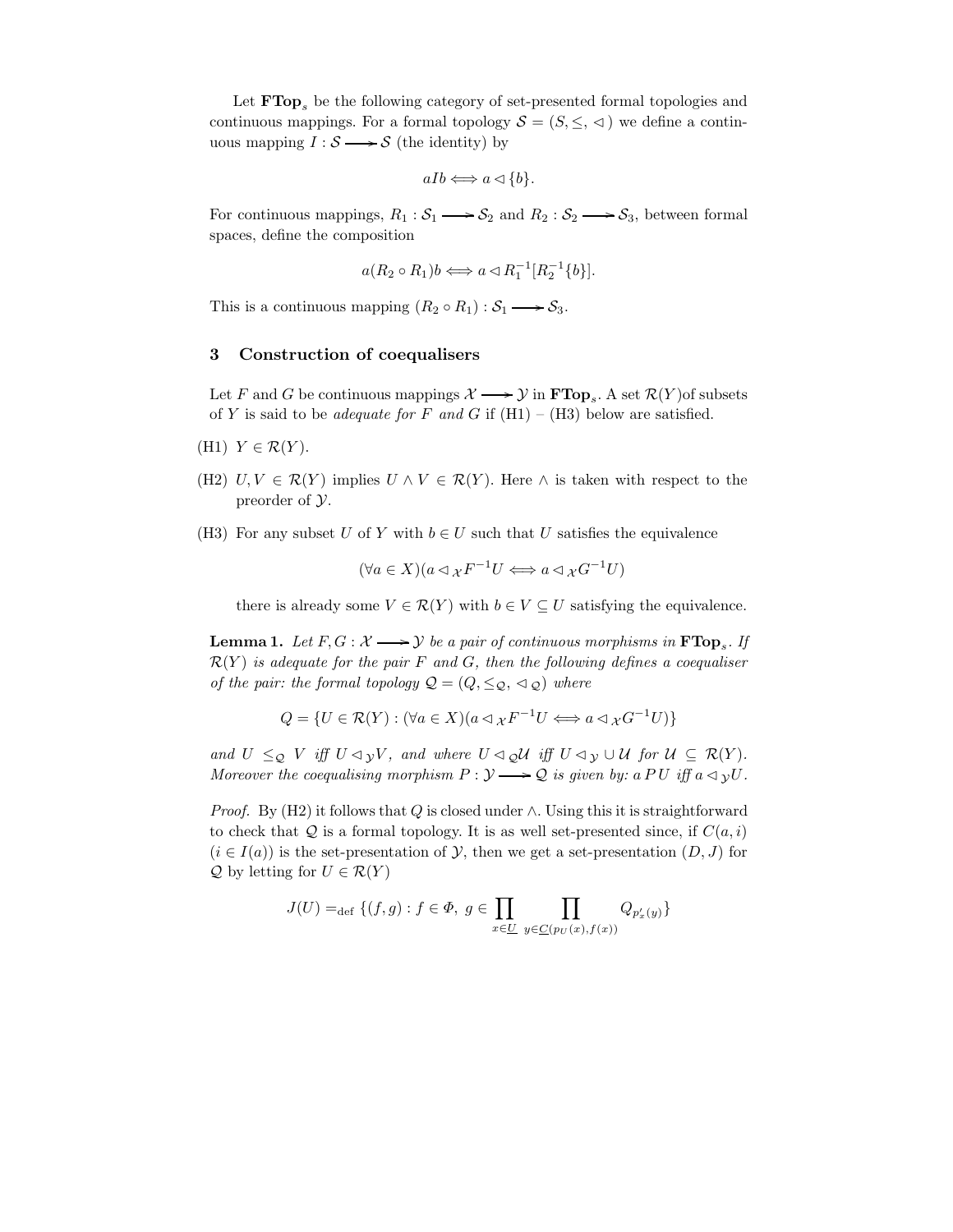where  $\Phi = (Hx \in U)I(p_U(x)), Q_u = \{U \in Q : u \in U\}$ , and  $p'_x(y) =$  $p_{C(p_U(x),f(x))}(y)$ . Moreover, let

$$
D(U, (f, g)) =_{\text{def}} \{g(x)(y) : x \in \underline{U}, y \in \underline{C}(p_U(x), f(x))\}.
$$

Here, as before,  $p_S : S \longrightarrow S$  is the surjection associated with the choice-set of S. Set-presentability now follows. Indeed, using the choice principle (2) we get the equivalences

$$
U \lhd \mathcal{Q}U \iff (\forall a \in U) \ a \lhd \cup U
$$
  
\n
$$
\iff (\forall a \in U)(\exists i \in I(a)) \ C(a, i) \subseteq \cup U
$$
  
\n
$$
\iff (\exists f \in \Phi)(\forall a \in \underline{U}) \ C(p_U(a), f(a)) \subseteq \cup U
$$
  
\n
$$
\iff (\exists f \in \Phi)(\forall a \in \underline{U}) \Big(\forall b \in \underline{C}(p_U(a), f(a))\Big) \ p'_a(b) \in \cup U
$$

Note that  $p \in \mathcal{U}$  is equivalent to  $(\exists V \in Q_p) V \in \mathcal{U}$ . Now abbreviating  $C(p_U(a), f(a))$ as  $E(a, f)$  and then using type-theoretic choice twice, we obtain further equivalences:

$$
\iff (\exists f \in \Phi)(\forall a \in \underline{U})(\forall b \in E(a, f))(\exists V \in Q_{p'_a(b)}) \quad V \in \mathcal{U}
$$
\n
$$
\iff \left(\exists f \in \Phi\right) \left(\exists g \in (\Pi x \in \underline{U})(\Pi y \in E(x, f))Q_{p'_x(y)}\right)
$$
\n
$$
\left(\forall a \in \underline{U}\right) \left(\forall b \in E(a, f)\right) g(a)(b) \in \mathcal{U}.
$$
\n
$$
\iff (\exists (f, g) \in J(U)) \ D(U, (f, g)) \subseteq \mathcal{U}.
$$

This proves set-presentability.

Next, to check that  $P$  is a continuous morphism is easy. For instance, to verify condition (A3): Trivially, for any  $a \in Y$  we have  $a \triangleleft yY$ . By (H1),  $Y \in \mathcal{R}(Y)$ and then by (A3) for F and G we have  $Y \in Q$ . It follows that  $a \triangleleft q P^{-1}[Q]$ . Thus condition  $(A3)$  for P is verified.

The equation  $P \circ F = P \circ G$  is clear by the definition of Q.

To verify the universal property of P, suppose that  $H : \mathcal{Y} \longrightarrow \mathcal{Z}$  is a continuous morphism such that  $H \circ F = H \circ G$ . Thus we have for all  $a \in X$  and  $b \in Z$ 

$$
a \triangleleft_{\mathcal{X}} F^{-1}[H^{-1}b] \Longleftrightarrow a \triangleleft_{\mathcal{X}} G^{-1}[H^{-1}b]. \tag{5}
$$

Now define  $K: \mathcal{Q} \longrightarrow \mathcal{Z}$  by

$$
U K c \Longleftrightarrow_{\text{def}} (\forall a \in U) a H c. \tag{6}
$$

We first prove that  $K$  is a morphism.

(A1): Let  $U \in Q$  and suppose U K c and  $c \triangleleft zW$ . The property to be shown is  $U \triangleleft_{\mathcal{Q}} K^{-1}W$ , i.e.  $U \triangleleft_{\mathcal{Y}} \cup K^{-1}W$ . Let  $a \in U$  be arbitrary. Then, since H is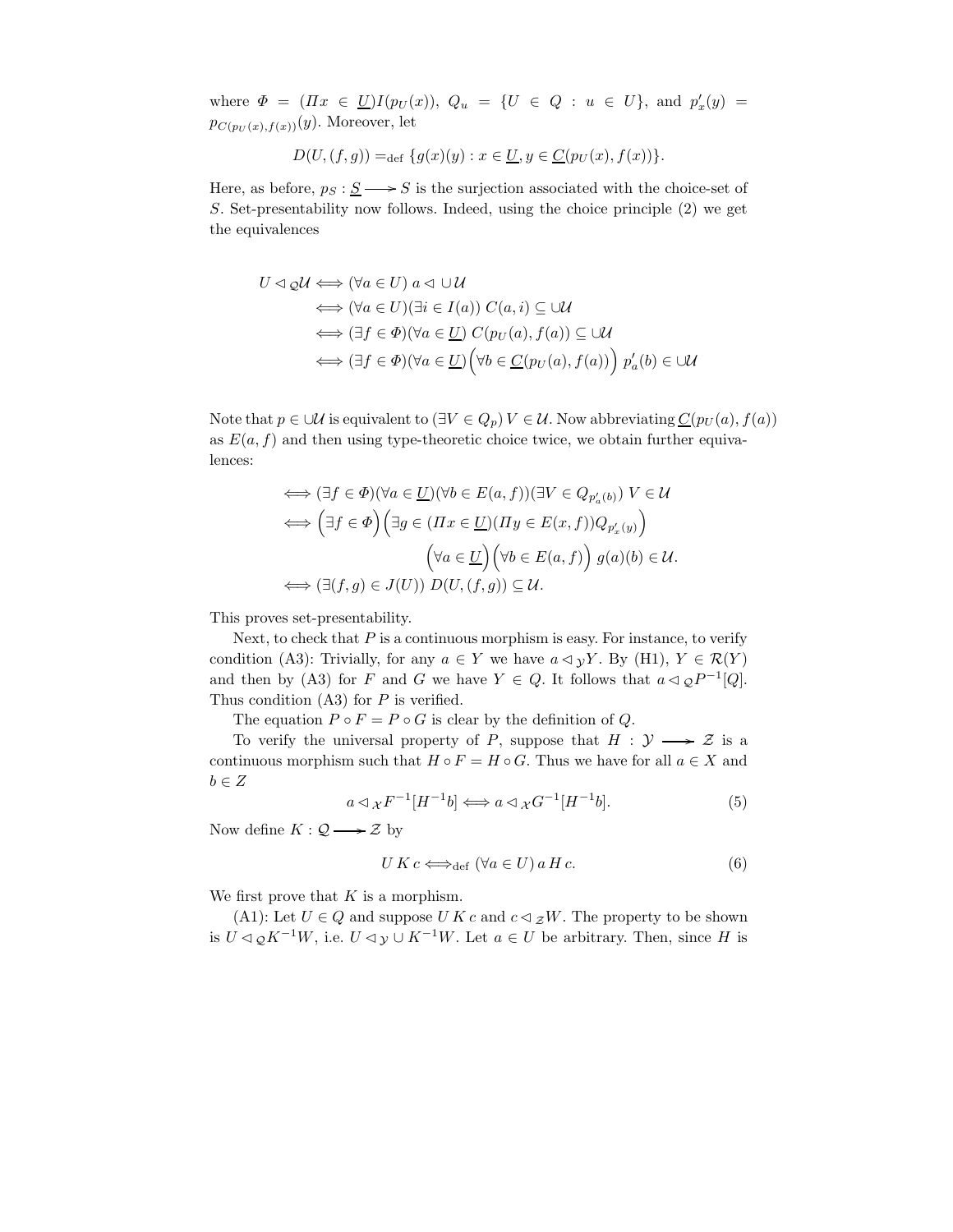a morphism,  $a \triangleleft y H^{-1}W$ . Consider any  $c \in H^{-1}W$ . Thus there is  $b \in W$  with  $c \in H^{-1}b$ . Applying (5) and the adequacy condition (H3), we obtain  $V \in Q$ with  $c \in V \subseteq H^{-1}b$ . Thus by definition (6) we have  $V K b$ , so  $V \in K^{-1}W$ and  $c \triangleleft y \cup K^{-1}W$ . Since c was arbitrary,  $H^{-1}W \triangleleft y \cup K^{-1}W$ , and thereby  $a \triangleleft y \cup K^{-1}W$ .

(A2): immediate.

(A3): this follows since  $Y \in Q$  by (H1).

(A4'): Suppose U K c and U K d. Thus  $U \triangleleft y H^{-1}c$  and  $U \triangleleft y H^{-1}d$ . From this follows, using (A4') for H, that  $U \lhd y H^{-1}[c \wedge d]$ . Let  $y \in H^{-1}[c \wedge d]$ , i.e. assume that there is  $e \leq c$  and  $e \leq d$  with  $y H e$ . By (H3) and (5) (with  $b = e$ ) we find  $W \in Q$  satisfying  $W \subseteq H^{-1}e$  and  $y \in W$ . Thus  $W K e$  and so  $W \in$  $K^{-1}[c \wedge d]$ . Since  $y \in W$ , we get  $y \triangleleft {}_{\mathcal{Q}} K^{-1}[c \wedge d]$ . Thus  $H^{-1}[c \wedge d] \triangleleft {}_{\mathcal{Q}} K^{-1}[c \wedge d]$ , since y was arbitrary. Now  $U \triangleleft \varrho K^{-1}[c \wedge d]$  follows.

We finally need to prove that K is the unique morphism such that  $K \circ P = H$ , that is

$$
a \triangleleft y P^{-1}[K^{-1}c] \Longleftrightarrow a \triangleleft y H^{-1}c. \tag{7}
$$

The direction  $\Rightarrow$  is clear by the definition of P and K. To prove  $\Leftarrow$ , assume  $a \triangleleft y H^{-1}c$ . Thus  $a \in H^{-1}c$ . By (H3) and (5) there is  $U \in Q$  with  $a \in U \subseteq H^{-1}c$ . Hence  $U \triangleleft y H^{-1}c$ , i.e. U K c, so in particular we have  $a \triangleleft y \cup K^{-1}c$ . Thereby  $a \triangleleft y P^{-1} K^{-1} c.$ 

The uniqueness of K is proved as follows. Suppose  $K_2 : \mathcal{Q} \longrightarrow \mathcal{Z}$  is another morphism satisfying (7). For  $U \in Q$  and  $c \in Z$  we have

$$
U K_2 c \Leftrightarrow U \lhd_{\mathcal{Q}} K_2^{-1} c
$$
  
\n
$$
\Leftrightarrow (\forall a \in U) a \lhd y \cup K_2^{-1} c
$$
  
\n
$$
\Leftrightarrow (\forall a \in U) a \lhd y P^{-1} K_2^{-1} c
$$
  
\n
$$
\Leftrightarrow (\forall a \in U) a \lhd y H^{-1} c
$$
  
\n
$$
\Leftrightarrow U K c.
$$

Thus  $K_2 = K$ .  $\Box$ 

### 4 Existence of adequate, restricted power sets

Let  $F, G: \mathcal{X} \longrightarrow \mathcal{Y}$  be continuous morphisms between set-presentable formal topologies. Let  $C(a,i)$   $(i \in I(a), a \in X)$  be a set-presentation of X. Consider its equivalent form  $C(w)$   $(w \in I)$  with  $c: I \longrightarrow X$  as in (3). Now let U be a type-theoretic universe  $T(t)$  (t: U), closed under  $\Sigma$ -constructions, and which is such that X, Y, I are U-sets, the relation  $\leq_{\mathcal{X}}$  is a U-subset of  $X \times X$ , and the relations F and G are U-subsets of  $X \times Y$ . Moreover  $C(w)$  is an U-subset of X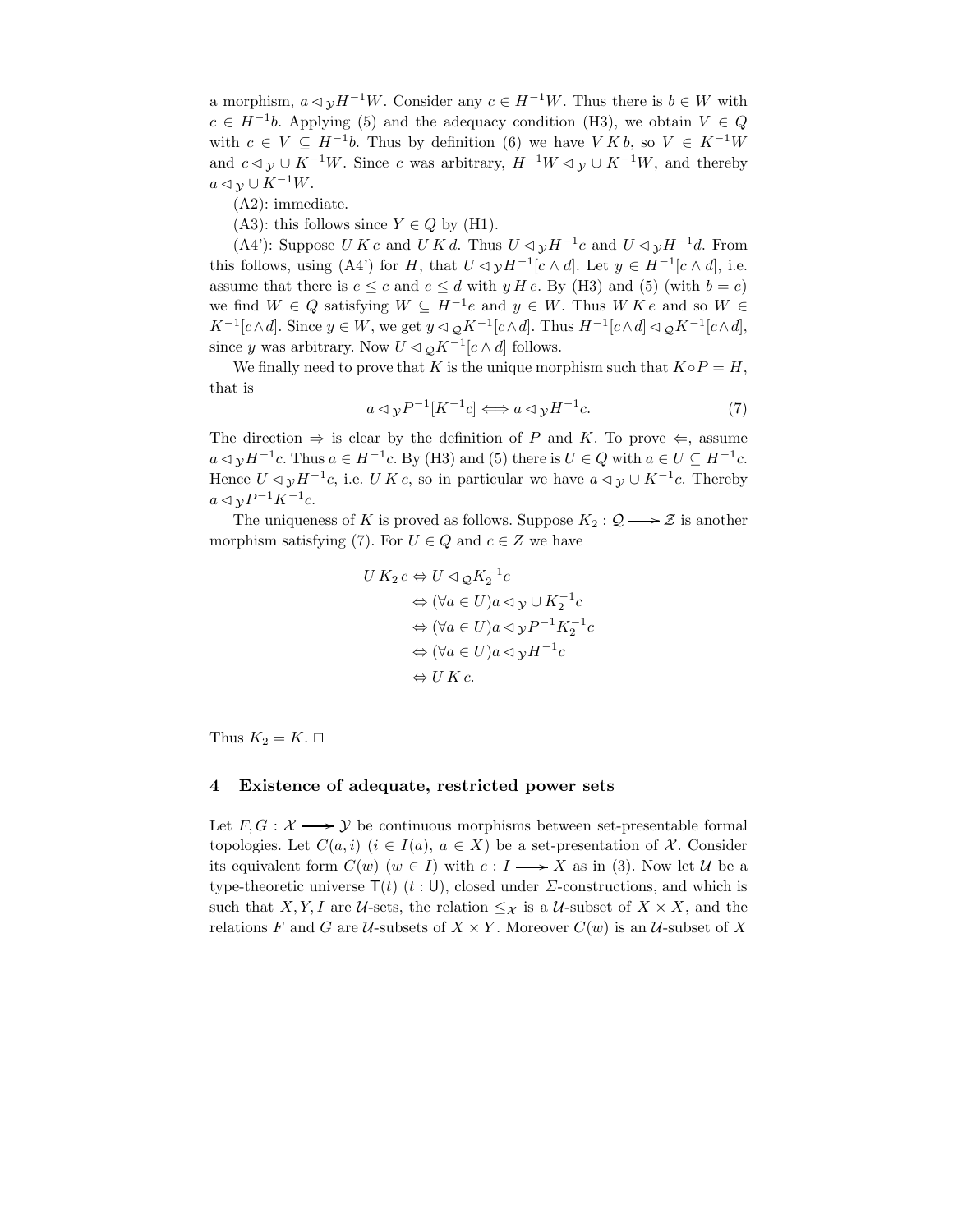for each  $w \in I$ . Further, we assume the universe to contain the positive natural numbers  $\mathbb{Z}_+$ .

Then form the restricted power set  $\mathcal{R}_{\mathcal{U}}(Y)$  with respect to the family  $\mathcal{U}$ . The following is a set-theoretic collection principle.

**Lemma 2.** Suppose U is as above. Let H be a U-subset of  $X \times Y$ , and let A be a  $U$ -subset of X. Then for any subset B of Y with

$$
A\subseteq H^{-1}B,
$$

there is a  $U$ -subset Z of Y with  $A \subseteq H^{-1}Z$  and  $Z \subseteq B$ .

*Proof.* Suppose  $A \subseteq H^{-1}B$ . This is equivalent to

$$
(\forall x \in A)(\exists y \in B) x H y.
$$

Thus by principle (1) there is some  $f : \underline{A} \longrightarrow B$  with  $(\forall x \in \underline{A}) p_A(x) H f(x)$ . The image of this function  $Z = \{y \in B : (\exists x \in \underline{A}) f(x) = y\}$  is a U-subset of Y since U is closed under  $\Sigma$ . It is clear that  $A \subseteq H^{-1}Z$ , by the surjectivity of  $p_A$ , and  $Z \subseteq B$ .  $\Box$ 

**Lemma 3.** Suppose  $\mathcal{R}(Y) = \mathcal{R}_{\mathcal{U}}(Y)$  is as above. Take a subset U of Y such that

$$
(\forall a \in X)(a \triangleleft F^{-1}U \Rightarrow a \triangleleft G^{-1}U). \tag{8}
$$

Then for any  $V \in \mathcal{R}(Y)$  with  $V \subseteq U$ , there is  $W \in \mathcal{R}(Y)$  with  $W \subseteq U$  and

$$
(\forall a \in X)(a \triangleleft F^{-1}V \Rightarrow a \triangleleft G^{-1}W). \tag{9}
$$

Moreover, the above holds with  $F$  and  $G$  interchanged in both  $(8)$  and  $(9)$ .

*Proof.* First note that by reflexivity  $(R)$  and transitivity of covers  $(T)$  we may replace the left hand  $a \triangleleft \cdots$  by  $a \in \cdots$  in both (8) and (9). This modified statement is what we shall prove.

Let  $V \in \mathcal{R}(Y)$  with  $V \subseteq U$ . Then by (8) and transitivity of covers we get

$$
(\forall a \in F^{-1}V) \, a \triangleleft G^{-1}U.
$$

Using the set-presentation of the cover this may be rephrased as

$$
(\forall a \in F^{-1}V)(\exists w \in I) (c(w) = a \& C(w) \subseteq G^{-1}U).
$$

By Lemma 2, and since  $C(w) \in \mathcal{R}(X)$ , the statement  $C(w) \subseteq G^{-1}U$  is equivalent to  $(\exists Z \in \mathcal{R}(Y)) (C(w) \subseteq G^{-1}(Z) \& Z \subseteq U)$ . Thus we have

$$
(\forall a \in F^{-1}V)(\exists Z \in \mathcal{R}(Y))(a \triangleleft G^{-1}Z \& Z \subseteq U). \tag{10}
$$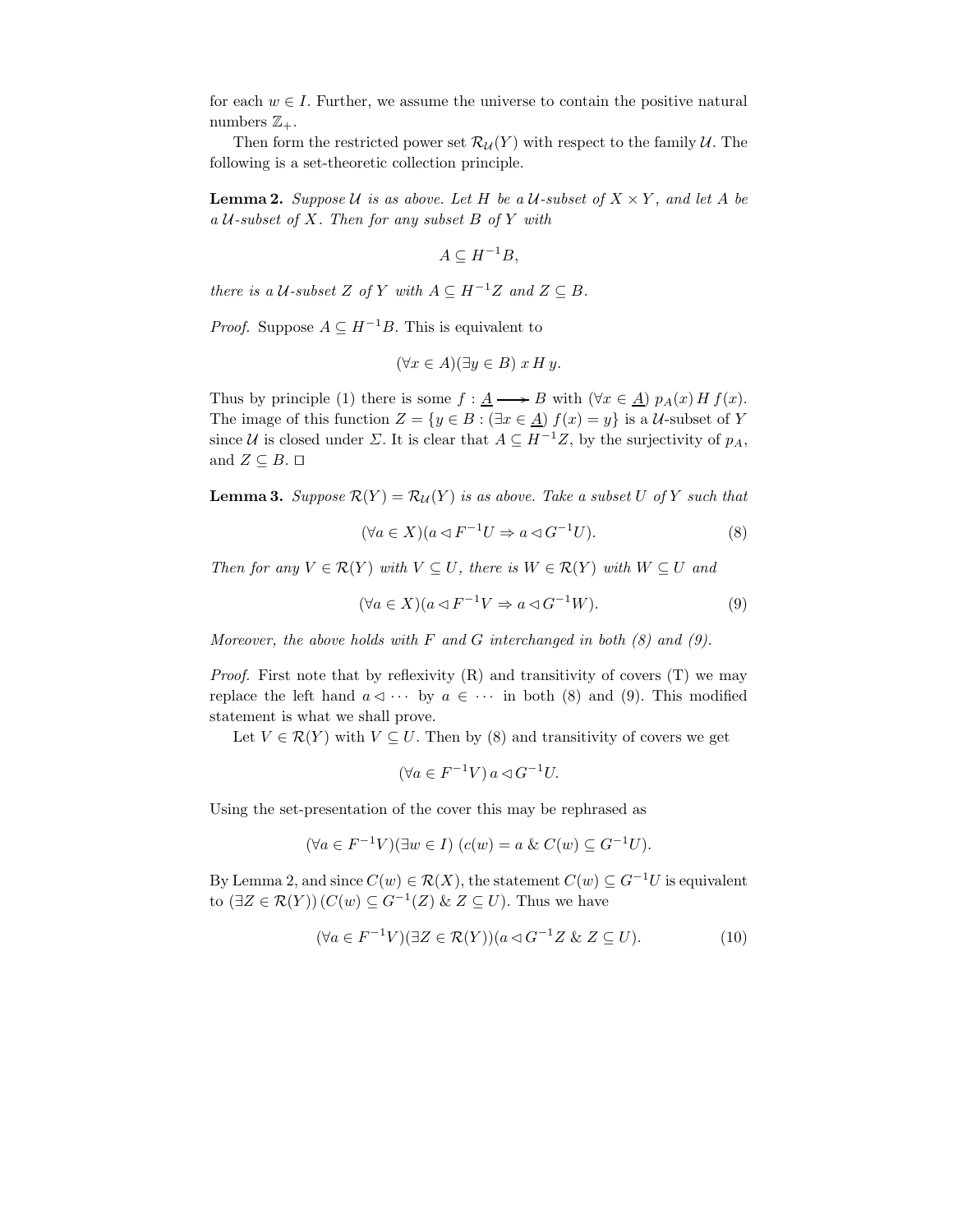Let  $S = F^{-1}V$ . By the principle (1), we get  $H : \underline{S} \longrightarrow \mathcal{R}(Y)$  so that

$$
(\forall s \in \underline{S})(p_S(s) \lhd G^{-1}H(s) \& H(s) \subseteq U). \tag{11}
$$

Let

$$
W = \bigcup_{s \in \underline{S}} H(s).
$$

Now  $W \in \mathcal{R}(X)$  and by transitivity

$$
(\forall s \in \underline{S})(p_S(s) \triangleleft G^{-1}W \& W \subseteq U).
$$

Since  $p<sub>S</sub>$  is surjective this means that

$$
(\forall a \in F^{-1}V) \ a \lhd G^{-1}W,
$$

proving (9) by transitivity of covers.  $\Box$ 

**Lemma 4.** The restricted power set  $\mathcal{R}(Y) = \mathcal{R}_{\mathcal{U}}(Y)$  as constructed above is adequate for F and G.

*Proof.* Condition (H1) is trivial since the subset  $Y = \{x \in Y : x = x\}$  belongs to  $\mathcal{R}(Y)$ . Condition (H2) follows since the relation  $\leq_{\mathcal{Y}}$  is a U-subset of  $Y \times Y$ and  $\mathcal U$  is closed under  $\Sigma$ .

To prove (H3) suppose that  $U \subseteq Y$  satisfies the equivalence

$$
(\forall a \in X)(a \lhd F^{-1}U \iff a \lhd G^{-1}U).
$$

Let  $b \in U$ . We construct  $V_n$   $(n \in \mathbb{Z}_+)$  with  $V_n \in \mathcal{R}(Y)$  and  $V_n \subseteq U$  as follows.

- (base)  $V_1 = \{b\}$
- (suc0)  $(\forall a \in X)[a \triangleleft F^{-1}V_n \Rightarrow a \triangleleft G^{-1}V_{2n}]$
- (suc1)  $(\forall a \in X)[a \triangleleft G^{-1}V_n \Rightarrow a \triangleleft F^{-1}V_{2n+1}]$

By Lemma 3 we can find such  $V_{2n}$  and  $V_{2n+1}$  as in (suc0) and (suc1). Now put

$$
V_{\infty} = \bigcup_{n \in \mathbb{Z}_+} V_n.
$$

Then  $V_{\infty} \in \mathcal{R}(Y)$  since  $\mathcal U$  is contains  $\mathbb{Z}_+$ . Clearly,  $V_{\infty} \subseteq U$ .

Suppose now that  $a \in F^{-1}[V_\infty]$ . Thus by (4) we have  $a \in F^{-1}V_n$  for some  $n \in \mathbb{Z}_+$ . Hence by (suc0)  $a \triangleleft G^{-1}V_{2n}$ , and hence  $a \triangleleft G^{-1}V_{\infty}$ . We have shown

$$
(\forall a \in X)(a \in F^{-1}V_{\infty} \Rightarrow a \triangleleft G^{-1}V_{\infty}),
$$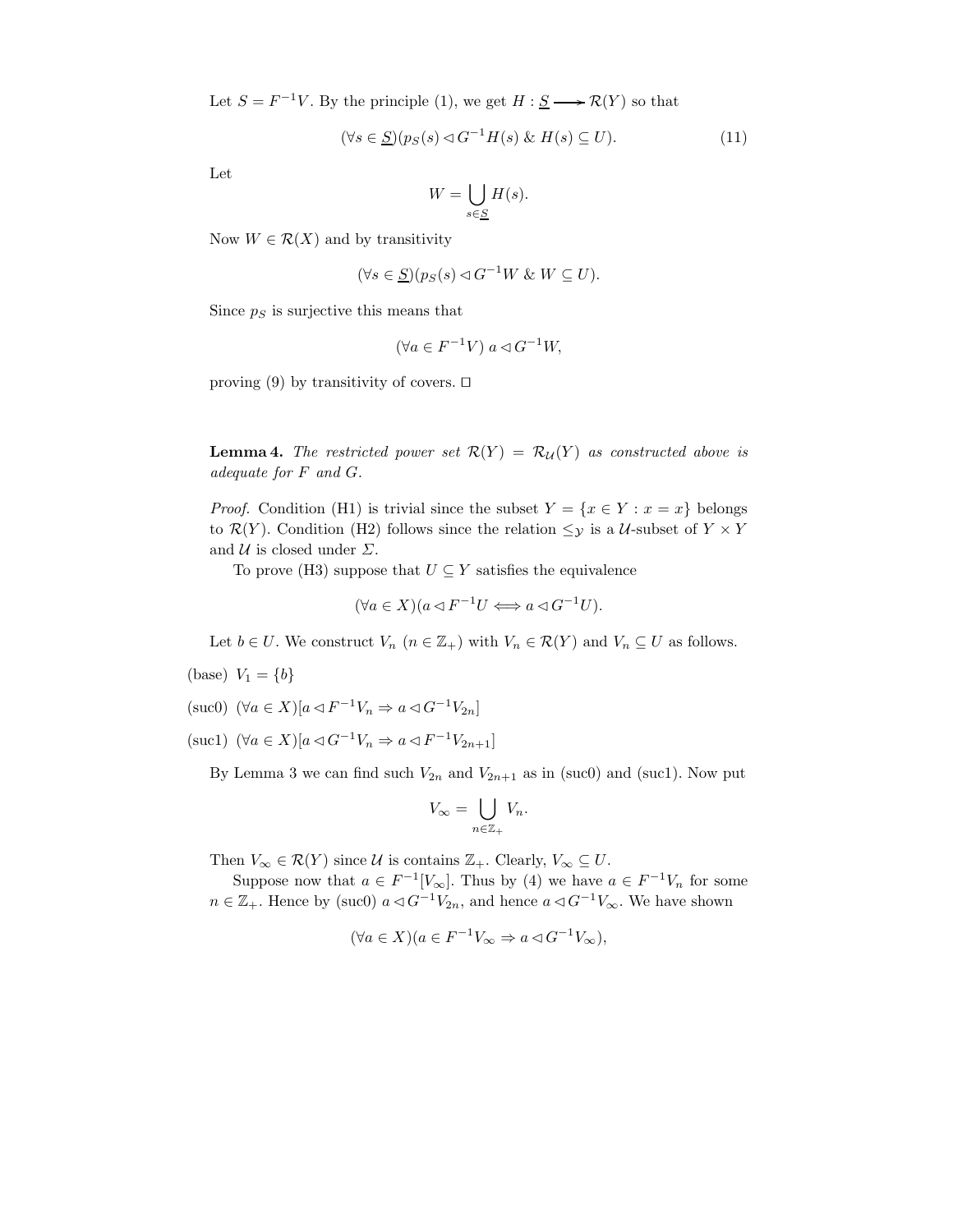and by transitivity of covers, in fact,

$$
(\forall a \in X)(a \lhd F^{-1}V_{\infty} \Rightarrow a \lhd G^{-1}V_{\infty}).
$$

The proof of the converse implication is the same, exchanging  $F$  and  $G$ , and using (suc1) instead of (suc0). This establishes the lemma with  $V_{\infty}$  as the set satisfying the required equivalence.  $\Box$ 

A universe forming operator is a type construction which over any family of types builds a type universe closed under  $\Pi$ ,  $\Sigma$ ,  $W$ ,  $I$  and  $+$ -constructions [14].

Theorem 5. Under the assumption of universe forming operators, coequalisers exists in the category  $\textbf{FTop}_{s}$ .

Proof. The result follows by Lemma 1 and Lemma 4, noting that with the help of the universe operator we can build the required universe  $U$  for given maps  $F$ and  $G. \Box$ 

We note that the closure of the universe under  $\Pi$ ,  $W$ ,  $+$  and I-types is not actually used.

### 5 Examples

By reformulating standard topological constructions in terms of limits and colimits, we may now perform them in the category of formal topologies.

1. The two-dimensional  $\mathbb{T}^2$  torus may be constructed as the coequaliser of the followings maps  $\mathbb{R}^2 \times \mathbb{Z}^2 \longrightarrow \mathbb{R}^2$ 

$$
(\mathbf{x}, \mathbf{n}) \mapsto \mathbf{x},
$$

$$
(\mathbf{x}, \mathbf{n}) \mapsto \mathbf{x} + \mathbf{n}.
$$

2. The *n*-dimensional real projective space  $\mathbb{R}P^n$  may be constructed as a coequaliser of two maps  $\mathbb{R}^{n+1} \times \mathbb{R}_{\neq 0} \longrightarrow \mathbb{R}^{n+1}$ 

$$
(\mathbf{x}, \lambda) \mapsto \mathbf{x},
$$

$$
(\mathbf{x}, \lambda) \mapsto \lambda \mathbf{x}.
$$

3. The Möbius band may be constructed as the coequaliser of the maps  $\ell, r : [0, 1]$ → [0, 1]<sup>2</sup> where  $\ell(x) = (0, x)$  and  $r(x) = (1, 1 - x)$ .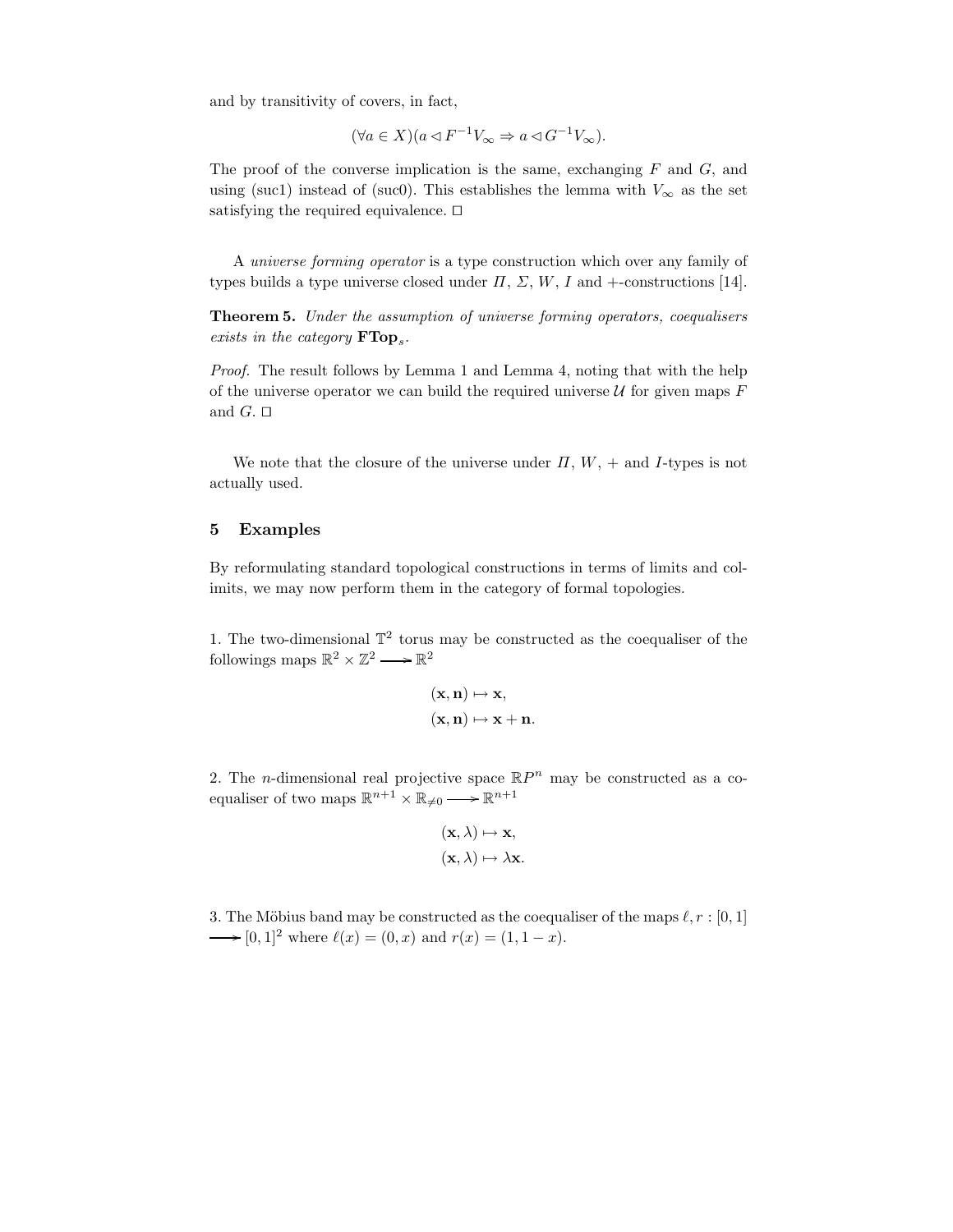4. Pushouts may be constructed using sums and coequalisers. Various glued spaces may be constructed using pushouts. For  $A \hookrightarrow X$  and  $f : A \longrightarrow Y$ , the pushout gives the attaching map construction:



5. The special case of 3, where  $Y = 1$  is the one-point space, gives the space  $X/A$  where A in X is collapsed to a point.

### Acknowledgement

After a first version of this paper was circulated, Peter Aczel pointed out to the author that the transitivity of covers could be used to replace certain uncountable unions by countable unions, as in Section 4.4 of [1]. This simplified Lemma 3 and 4, and allowed some previous assumptions, that the universe  $U$  should be closed under  $\Pi$ - and W-types, to be dropped.

The author is supported by a grant from the Swedish Research Council (VR).

### References

- 1. P. Aczel. Aspects of general topology in constructive set theory. Ann. Pure. Appl. Logic, to appear.
- 2. E. Bishop and D.S. Bridges. Constructive Analysis. Springer 1985.
- 3. F. Borceux. Handbook of Categorical Algebra, vol. 3. Cambridge University Press 1994.
- 4. D.S. Bridges and L. Vîță. Apartness spaces as framework for constructive topology. Ann. Pure Appl. Logic 119(2003), 61 – 83.
- 5. T. Coquand, G. Sambin, J. Smith and S. Valentini. Inductively generated formal topologies. Ann. Pure Appl. Logic 124(2003),  $71 - 106$ .
- 6. G. Curi. Geometry of Observations: some contributions to (constructive) point-free topology. PhD Thesis, Siena 2004.
- 7. M.P. Fourman and R.J. Grayson. Formal spaces. In: A.S. Troelstra and D. van Dalen (eds.) The L.E.J. Brouwer Centenary Symposium, North-Holland 1982, pp. 107 – 122.
- 8. H. Ishihara and E. Palmgren. Quotient topologies in constructive set theory and type theory. Uppsala University, Department of Mathematics, Report 2005:13.
- 9. H. Ishihara, R. Mines, P. Schuster and L. Vîță. Quasi-apartness and neighbourhood spaces. University of Auckland, CDMTCS Research Report 260, March 2005.
- 10. P.T. Johnstone. Stone Spaces. Cambridge University Press 1982.
- 11. A. Joyal and M. Tierney. An extension of the Galois theory of Grothendieck. Memoirs Amer. Math. Soc. 309 (1984).
- 12. P. Martin-Löf. Intuitionistic Type Theory. Notes by Giovanni Sambin of a series of lectures given in Padua, June 1980. Bibliopolis 1984.